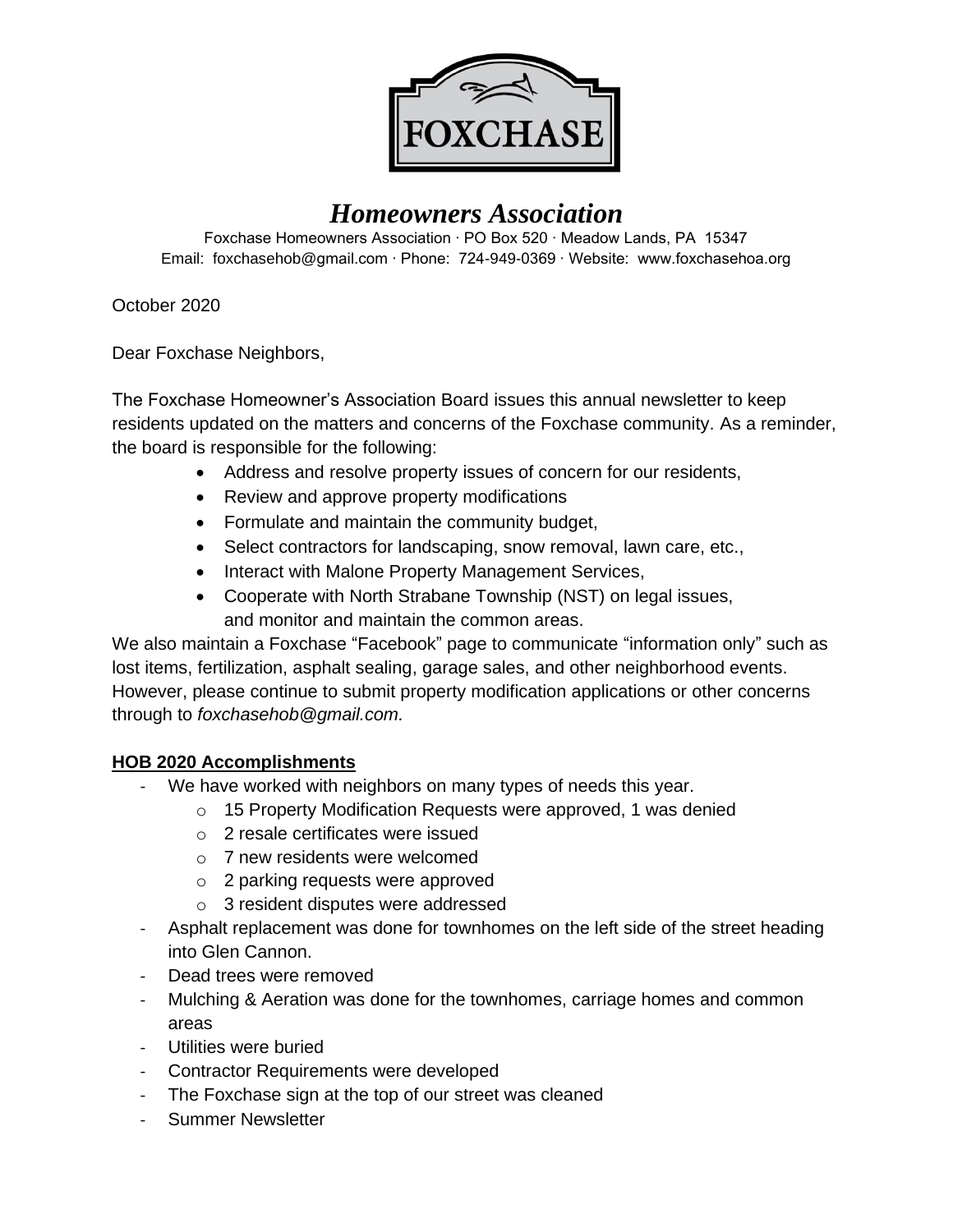## **ACTION ITEMS**

## **1. Dispute with HOA Service Providers**

If you have a problem with one of the services provided, please contact the vendor directly:

Driveway Sealing service (for Townhouse Common Roads) Tom Ackerman at 724-891-0674

Fertilization, weed control & grub control: Superior Lawn Care - contact Bob Haynor at 724-925-3200.

Lawn mowing, Mulching & Snow Removal services: John Guest -- 724-518-0767 -- [jglandscapeanddesign@gmail.com](mailto:jglandscapeanddesign@gmail.com)

## **2. Neighbor Disputes & Issues**

The HOA Board has continued to be contacted about disputes with neighbors. This includes but is not limited to; noise, fireworks & property damage. Your HOA and Board has no authority in these matters. Our first suggestion is to talk to your neighbors while being a good neighbor. Please contact NST or the NST police if you cannot work out your differences.

## **3. Requirements for Gaining Approval for Homeowner's Projects**

If you don't receive approval and your project violates HOA rules, the board can require you to redo the work. They can also make you pay a fine. Make sure your project is compliant before construction begins.

When renovating within your Foxchase HOA property, please read the Foxchase HOA CC&Rs (Covenants, Conditions, and Restrictions), that provide the rules and regulations of the homeowner association. Next, seek approval from your HOA Board. Once you've taken these important steps, you can go on to the next phase of activity.

## **Requirements For Using Contractors To Perform Work**

HOA Board members are bound by legal mandates, set forth in places such as state and HOA CC&Rs, with regard to how to accept work that involves hiring contractors. The following guidelines must be adhered to when obtaining approval and proposals for contractors and homeowner projects.

Requirements for homeowners for requesting HOB Approval

Please provide the following:

A comprehensive description of the work to be performed

• Residents must use the internet approval request provided by the Foxchase web page. Hand-written proposals delivered in any other way are not acceptable.

Approximate time to accomplish the project.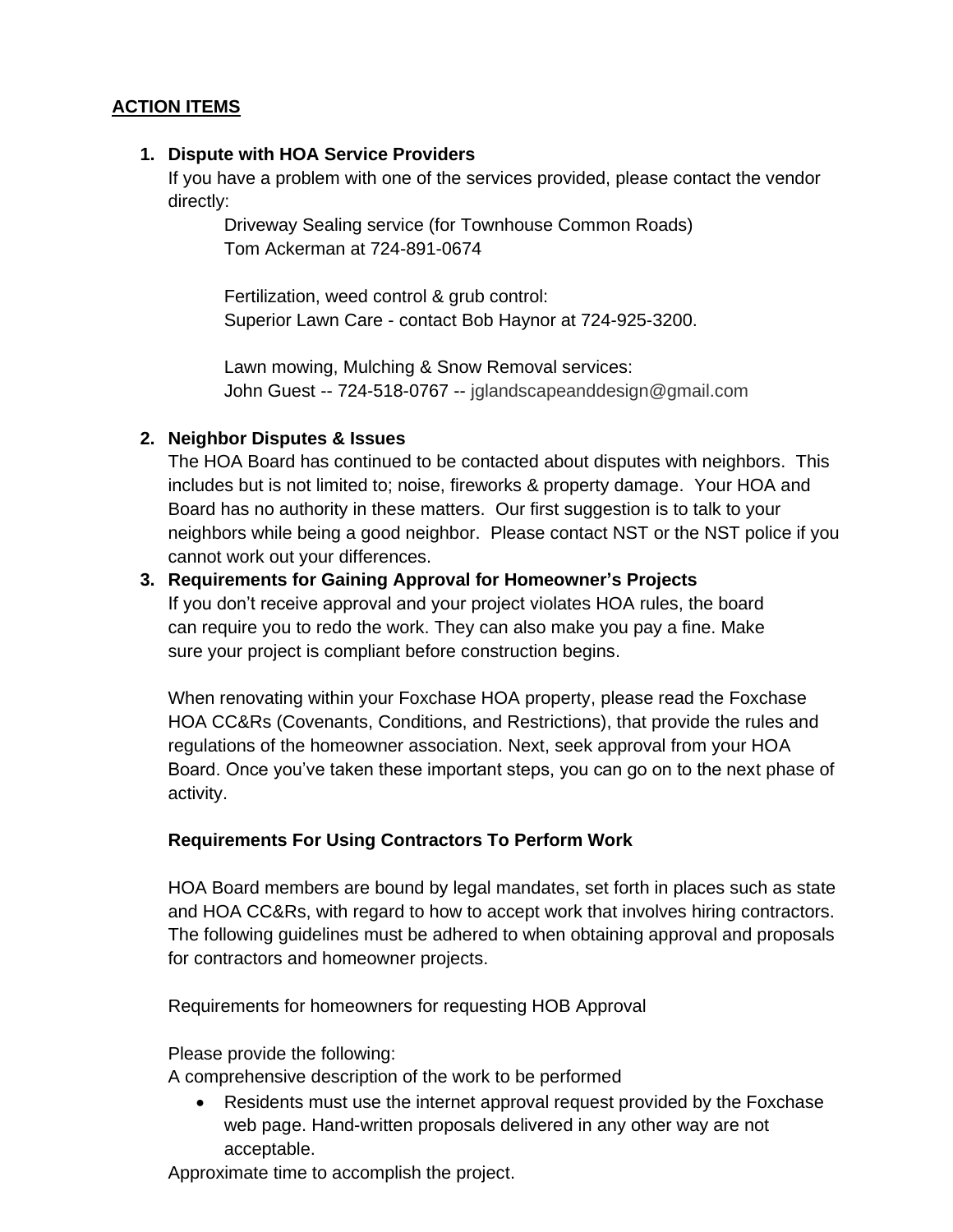• A rough schedule will speed up the approval process

Provide the contractor with the Foxchase Contractor checklist and submit it with your proposal as they will be monitored by the HOB for compliance

## *See the form titled Contractor Compliance Checklist online*

As the homeowner, it's important that you read these guidelines during the project planning stage. You need to determine which HOA rules apply to your project and then make a plan. If you're hiring professionals to do the remodel or renovation, it's crucial that these people also understand and follow our HOA's guidelines.

## **4. Update Contact Information**

It is essential that we be able to contact all residents in our FCHOA community. Please send an up to date email address to Kerri Maravich kerrimaravich@gmail.com

## **5. Mailboxes**

Please refer to Rule 2014.1 – found on our website; [www.foxchasehoa.org.](http://www.foxchasehoa.org/) Mailboxes must be maintained in good repair and replaced with BLACK boxes and WHITE posts in keeping with the original look, effective for all mailboxes installed after October 20, 2014. To keep your dues low, the HOA will not bear the cost of replacing mailboxes.

If your mailbox is being held together by duct tape or bungee cords, then it is NOT in good repair or in compliance with community standards. We issued individual letters to residents out of compliance at the beginning of October. **If you received a letter, please address this issue by the end of October.**

If you need help, please contact your HOA Board and we can give you access to resources.

# **6. Signage**

As we are in election season, please be respectful of your neighbors' right to display signage supporting their candidates. Also, if you do choose to display a sign, please keep in mind that we live in a family neighborhood and refrain from nudity and/or profanity. Please limit signs to no larger than 2 x 3 feet, unless with prior approval. Also, please refrain from homemade signs.

The HOA board has limited authority over the content of signage. If you disagree with the content of a sign, please discuss it with your neighbor. If you feel you must escalate, then again, the next step is to notify the police.

For your reference, this is the rule regarding signage in our Declarations, Rules and Regulations:

# **ARTICLE VII USE RESTRICTIONS AND RULE MAKING Signage**

No sign of any kind shall be displayed to the public view on any Lot for a period of sixty (60) days or more without prior written consent of the Board of Directors of the Association.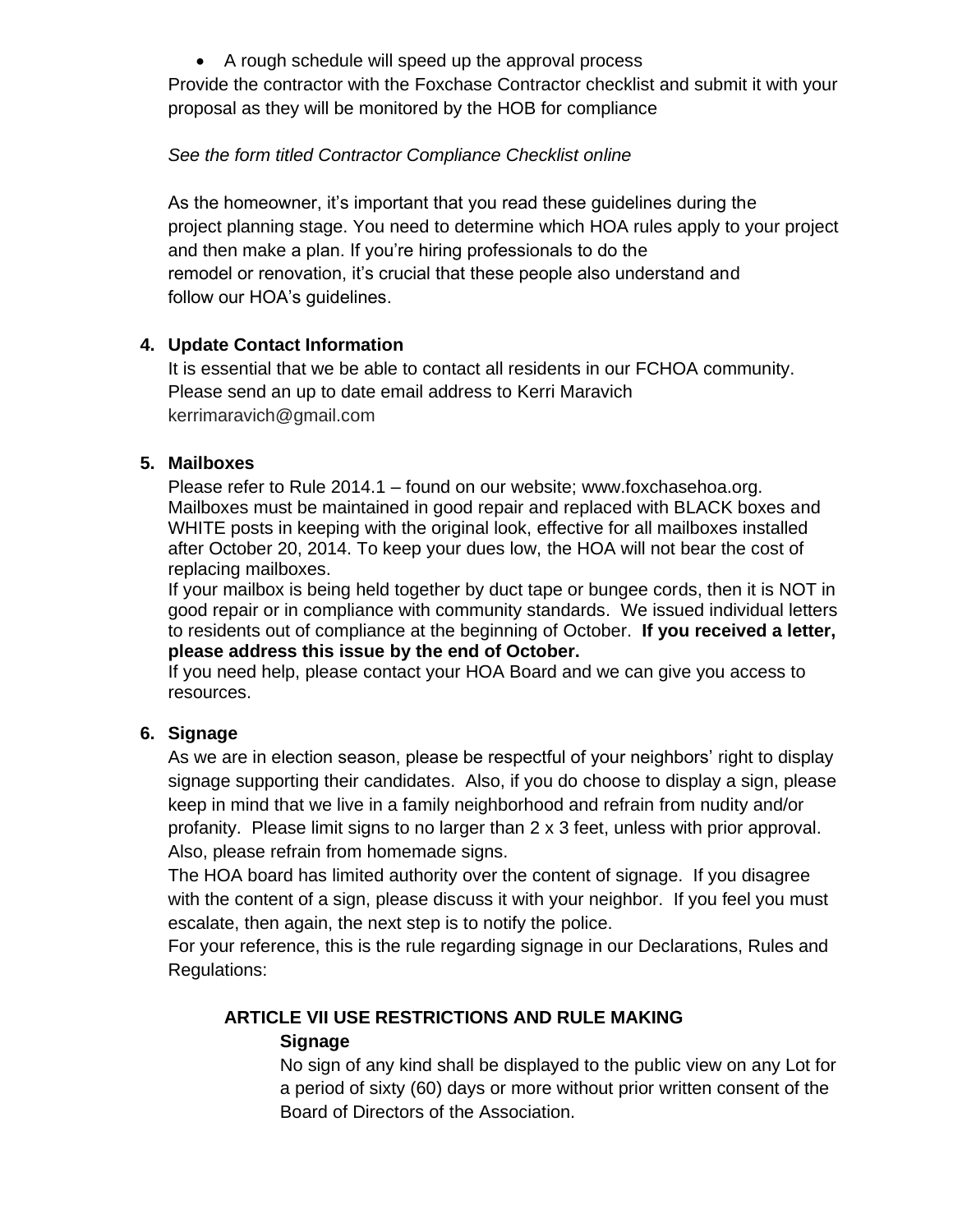## **Housekeeping**

**Fences** - When installing a fence, residents must adhere to the Foxchase By-laws and Rules and Regulations. The by-laws and rules can be found in the documents section on the HOA website. Additional rules are located in the info section. In summary, no barbed wire or similar material (chain link) can be used, fences may be placed on the side and rear yards but shall not be constructed closer to the street in front of the house than the front property line of the house and shall not exceed six feet in height. In addition, access to carriage home center units must be maintained from both sides of the center unit for maintaining and improving their residence. For carriage homes, fences shall not extend beyond a five feet navigable area (flat and unimpeded path) to allow access to center units by residents and landscaper's equipment.

#### **Delinquent Accounts:**

In accordance with the Association Declaration, every homeowner is obligated to pay HOA assessments when due. The HOA assessments pay for the services provided throughout the year. Unpaid assessments draw on the reserve funds cash and could eventually result in higher assessments for all owners. Those owners who do not pay will face legal action and have a judgment placed against their home and other collection procedures. All past due HOA assessments with late fees and applicable legal fees apply.

**Pet Owners –** Please be respectful of our community and abide by the "Poop & Scoop" rules enacted 2/23/2015. This includes cleaning up after your pet in the common areas near the entrance to Foxchase.

#### *Rule 2015.1 Poop and Scoop*

*There have been multiple complaints from our residents that pet owners are not cleaning up after their dogs. Allowing a dog to relieve itself on Foxchase individual yards, mailbox posts, driveways (paved or gravel), sidewalks and common area*  landscaped bedding is considered a nuisance violation unless you immediately clean *up after your dog – called "Poop-Scoop" courtesy. Foxchase dog owners should train their dogs to go to the bathroom in their own yard and not their neighbors. Not only is it rude and inconsiderate, but a dog doing their business in someone else's yard could be considered trespassing. As a result of the recent complaints, a rule has been enacted for our neighborhood.*

*Violation of with the rule will be enforced as follows: If a neighbor can prove that a Foxchase dog defecates in their yard (and is not picked up) by picture or video and can provide the dog owners name and address, the pet owner will be subject to the following:*

*1st offense: Written warning 2nd offense: \$50 fine payable to Foxchase HOA We appreciate all Foxchase dog owners respecting this rule.*

**Tarps** – Tarps are allowed as a temporary measure to keep dirt and/or mulch dry before application. However, tarps should be removed within a timely manner. These tarps are unsightly and, if you live in a Carriage or Town Home, the tarp may impede grass cutting and fertilization service. You may receive a letter asking to remove tarp and repair grass destroyed underneath at your expense.

**Firewood** - must be stored in the back of home. Firewood is not allowed in the front of housing units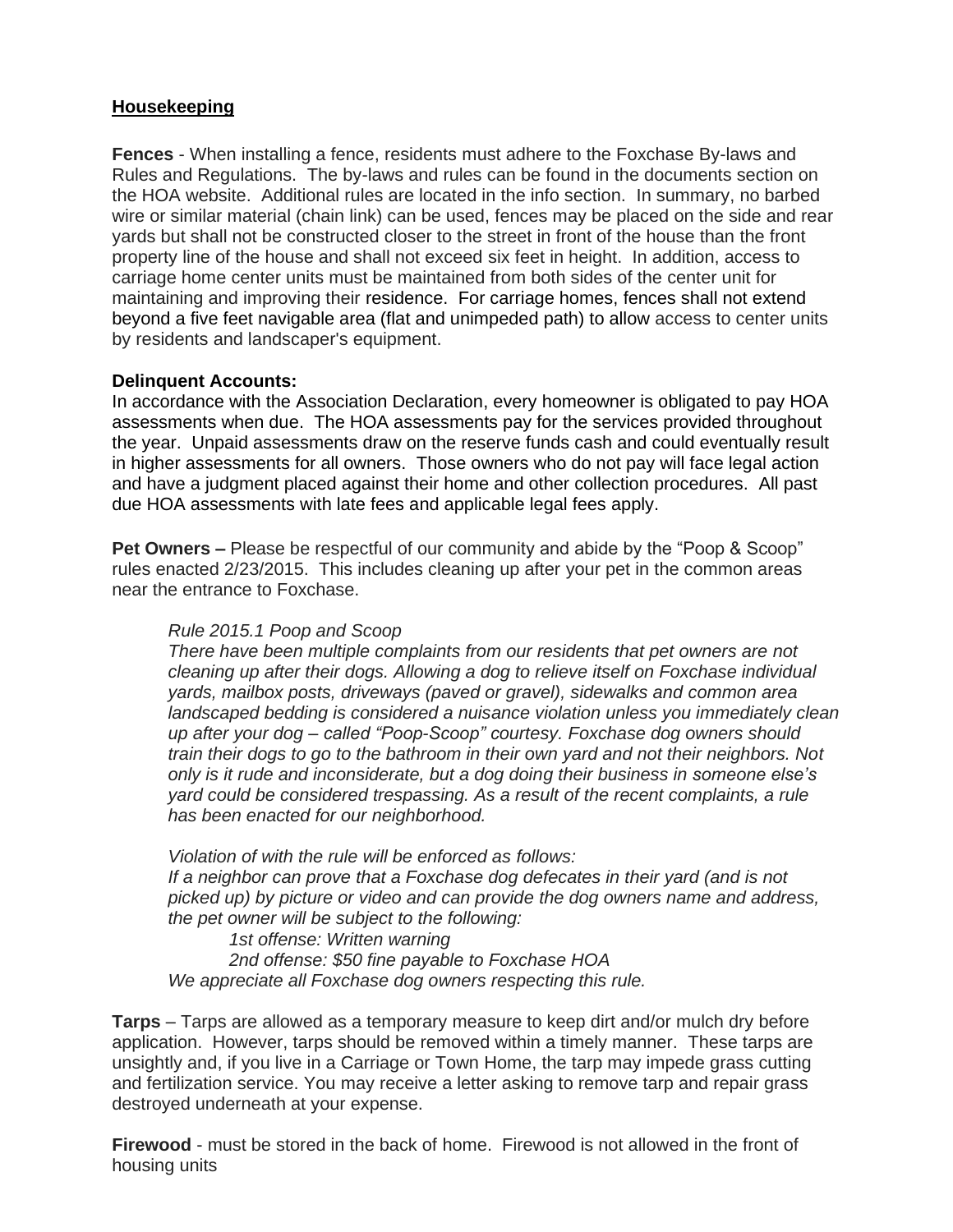**Speed Limit** – please adhere to the 25 miles per hour speed limited posted in our community. As always, please drive with caution. It has been brought to our attention that some vehicles are going through stops signs and/or driving at excessive speeds. For the safety of our neighborhood, please drive slowly and safely.

**Garbage Day** – Please properly store your garbage in tight lid containers or strong trash bags to avoid littering our community. Most of the debris appears to be recyclables on days with high winds. In the event of a spill onto the sidewalk or street, we ask that you clean up your waste that day. Please keep our community clean.

**Street Parking** – If for any reason residents need to park on the street overnight, NST should be notified or NST police will ticket your vehicle. Driveway sealing or new concrete are just a few reasons why you may need to park on the street overnight or for several days. Call NST at 724-746-8474 from 8:30 am to 4:30 pm on weekdays and let them know you need overnight parking and the police will be notified. If after normal hours, call 724- 350-6062.

If you are having a party or some other event with many visitors, the gravel parking lot at the stop sign at Foxchase and Hunting Creek is available for overflow parking.

#### **Board Service Opportunity:**

The Home Owners Board is actively recruiting for volunteers to join the Board and commit to serving our community. Currently, we have representation from the Single-Family homes as well as the Carriage Homes on the HOB. The Townhomes currently are not represented on the HOB. The time requirement responsibilities of HOB members typically do not involve much time, and most of the work is completed through email correspondence. Please email us at [foxchasehob@gmail.com](mailto:foxchasehob@gmail.com) if interested in learning more.

## **Community Events:**

• **Charity 5K walk** - We are excited to announce that several neighbors have again organized the 6th Annual Foxchase Foxtrot! This year we are raising money for the **Washington Area Humane Society**. Every little bit helps. We know that we can make a difference together - last year we raised \$2,350 for the Deer Valley YMCA Family Camp Conservancy. In fact, since we started the Foxchase Foxtrot in 2015, our community has donated over \$10,000. Thank you again to all who have donated and participated over the years!

#### **Mission Statement**

**Provide shelter, safety and food for the orphaned and abused animals of Washington County with the goal of placing them in loving homes.**

- Provide public education about the humane care and treatment of animals.
- Provide affordable veterinary outpatient services including spaying or neutering.
- Investigate and resolve abuse cases in the best interests of the animal and community.

**The Washington Area Humane Society is a no-kill shelter, meaning we do not euthanize animals to make room for other animals.**

• We pride ourselves on giving every animal a chance at a loving permanent home regardless of age or medical condition.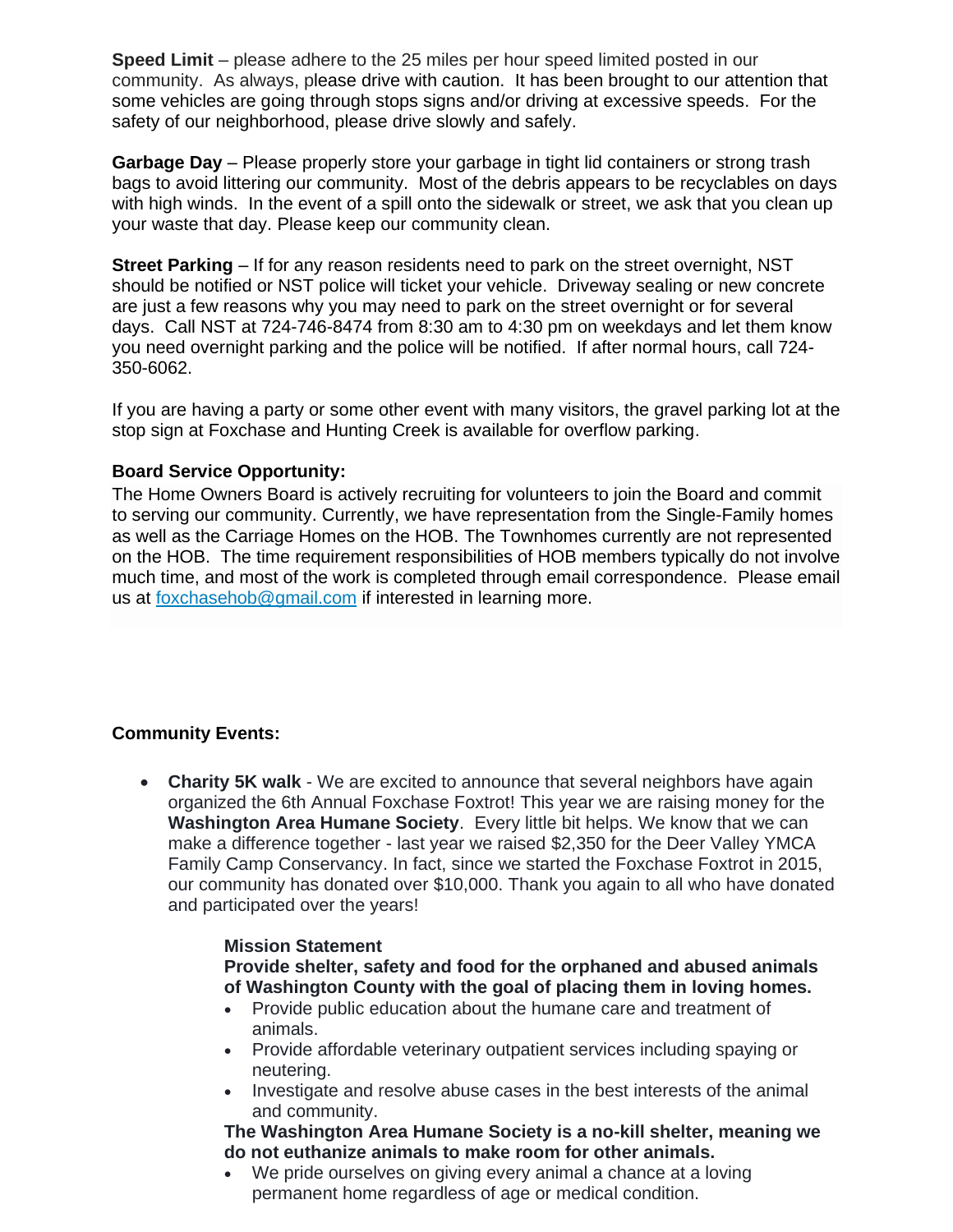- 98% of the animals WAHS intakes are from Washington County.
- WAHS is 99% funded by private contributions and donations.
- We take in on average 1,000 animals and investigates over 300 abuse cases annually.

#### **Closed Door Shelter**

When people find out that this is a closed door shelter they sigh with relief. The reality is that what makes this a feel-good public policy is also what makes it even more difficult to maintain. **In 2019 we had a 96% live release rate.** The shelter has capacity for approximately 60 dogs and puppies and 60 cats and kittens. We can only accept another dog or cat when space becomes available. We are always seeking your help through adoptions, monetary donations and supply contributions.

#### **Defining Closed Door (No-Kill) Shelters**

A typical rule of thumb is to determine whether a shelter saves more than 90% of its animals defines its Live Release Rate. The Live Release Rate takes all Live Animals that are in a shelter in one year (those adopted, transferred to No Kill shelters/rescue groups, reclaimed by their families or still at the shelter) and divides it by Total Animals that have been in the shelter that year (all pets in the shelter's custody at the beginning of the year and all live intakes during the year. Most important is saving every pet that is healthy and treatable.

#### **History**

Initially incorporated in 1906, the Washington Area Humane Society (WAHS) has been in continuous operation since the 1950s when the current property was purchased and the kennel building was erected. Located across from the livestock auction building, the five-acre track of land is centrally located and easily accessible throughout the country. Over the years, the original facility has been expanded numerous times to meet ever-increasing needs as funding was secured.

As a 501(c)(3) organization funded solely by private contributions, WAHS shelters and cares for abused, abandoned, and stray companion animals until they can be adopted into responsible homes. The Board and staff are deeply committed to the well being of the animals and vigorously promote spaying and neutering of all pets to eliminate the cruelty of animal overpopulation. WAHS is located in a rural area of the county, the population of which is over 200,000. As such, the shelter attempts to provide many essential pet welfare and education opportunities to the public in addition to the daily mission of finding new homes for the dogs and cats in the shelter.

*The Washington Area Humane Society is a 501(c)(3) no-kill shelter funded solely by private contributions. The official registration and financial information of the Washington Area Humane Society may be obtained from the Pennsylvania Department of State by calling toll free, within Pennsylvania, 1-800-732-0999. Registration does not imply endorsement.*

We are meeting in the cul-de-sac at 8:00 am Thanksgiving morning and the walk will begin about 8:30. All are welcome! Our route takes us from the cul-de-sac, up Foxchase Drive, down Hunting Creek and loops around the pond in Glen Cannon in all about 5K. Let's get some activity in together before indulging in our Thanksgiving feasts and raise money for a great cause! This year we are also asking for donations of shelf stable food items that we can bring to the Foodbank.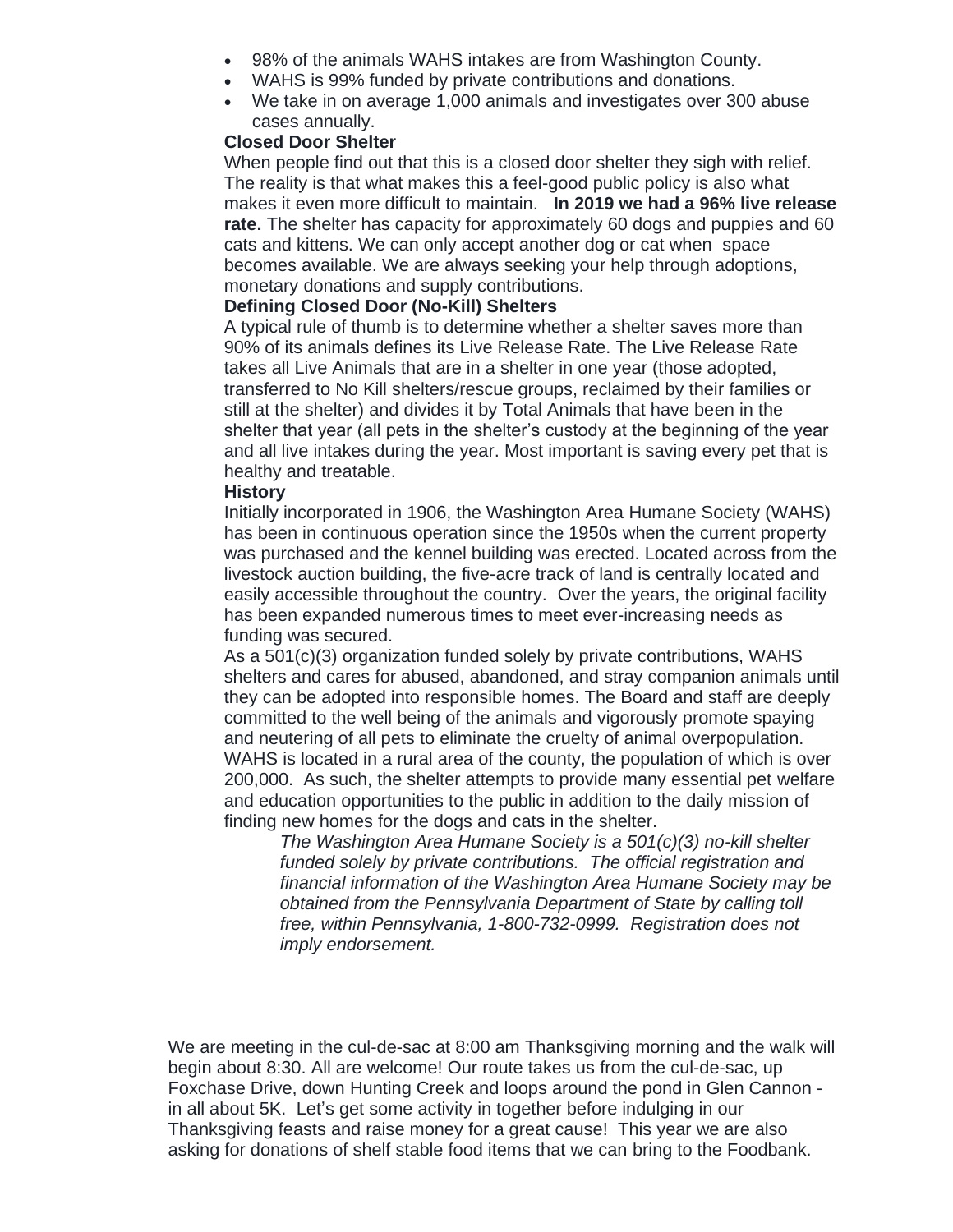There is an event created on Facebook called the 6th Annual Foxchase Foxtrot. If you have not received an invitation, or have any questions, please contact Heidi Gillespie [hziegler1973@gmail.com](mailto:hziegler1973@gmail.com) or Erin Goeckeler [erin917@outlook.com.](mailto:erin917@outlook.com)

• **Garage Sales and Signs** – From time to time, the neighborhood conducts a community garage sale. If conducting your own garage sale, please get approval from the HOA board by email or phone that you are putting up signs. Signs are required to be removed 1 hour after your event.

### **Annual Meeting**

The Annual Meeting is scheduled to be held on November 19, 2020 at 7pm. We will be monitoring the situation with the pandemic and will be sure to comply with all relevant policies and procedures. We will be communicating our plans as we get closer to the date and will be sure to give residents access to sign up to attend.

## Regards,

**Foxchase HOA Board**

### **A Note From our Neighbor**

*In March, I was diagnosed with breast cancer, a week before the COVID shutdown. Stress, disbelief and insecurity were common themes in our home. Fast forward to May 1, my surgery day...I took an early morning walk to gather myself before we left. I was astounded at the sight of pink ribbons on all the neighborhood lampposts. Even neighbors I haven't ever met before had taken the time to hang the ribbon!! Leaving Foxchase that morning, I have never been so thankful to live in this wonderful community. The solidarity of support was overwhelming.* 

*Fast forward to present...October is breast cancer awareness month. I am a survivor and am thankful that our pink ribbons remind me and all our residents to get our screenings and mammograms done. I hope you will re-hang the ribbon every October to show our neighborhood support of every special woman, mother, daughter and wife that maybe affected by this disease.* 

*I am grateful for my neighbors. Thank you for all your love and support. Much love-*

*Erin Goeckeler*